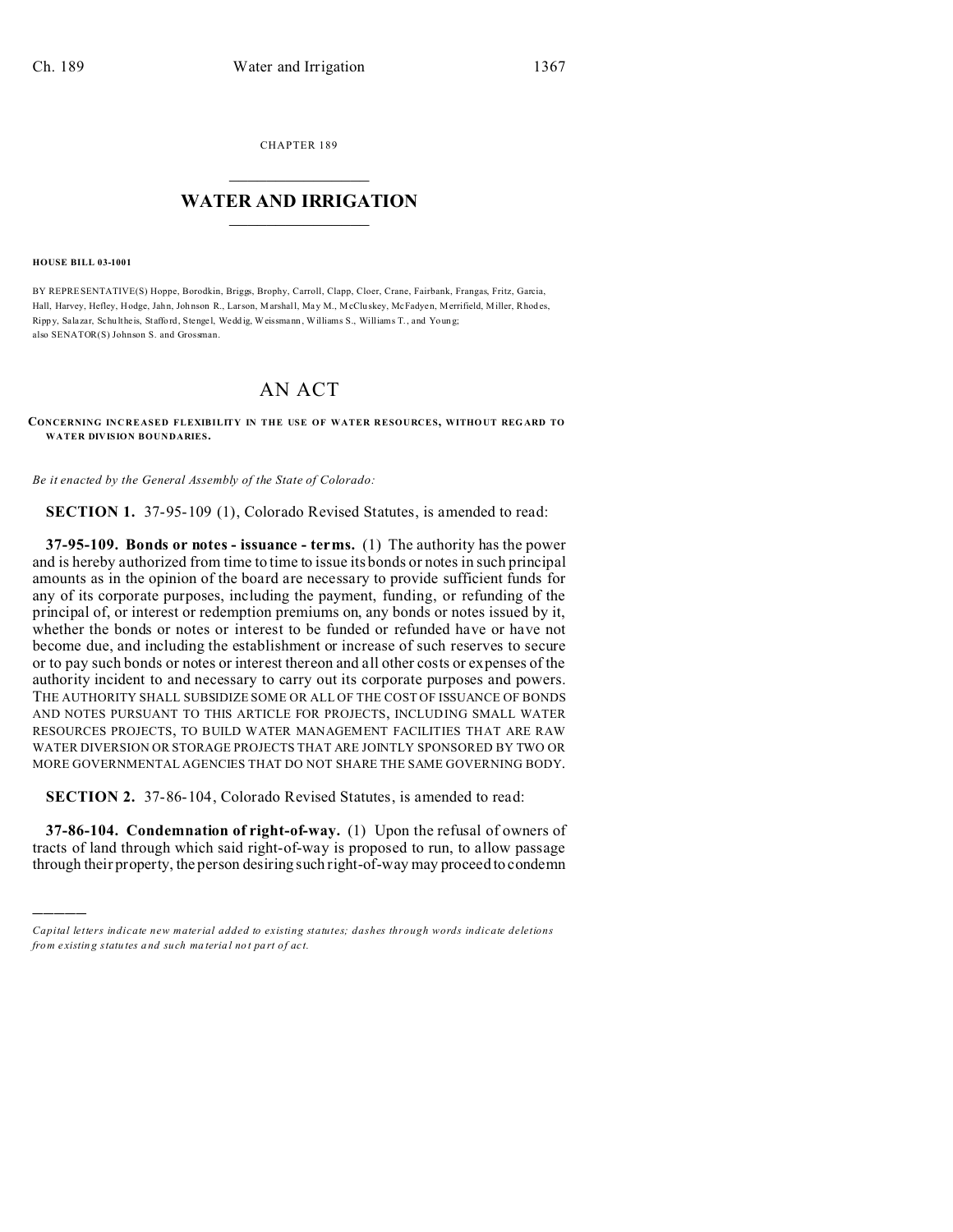and take same under the provisions of articles 1 to 7 of title 38, C.R.S., concerning eminent domain.

(2) STATE AGENCIES SHALL, TO THE MAXIMUM EXTENT PRACTICABLE, COOPERATE WITH PERSONS DESIRING A RIGHT-OF-WAY FOR WATER CONVEYANCE STRUCTURES.

**SECTION 3.** 37-87-101 (1), Colorado Revised Statutes, is amended to read:

**37-87-101. Storage of water.** (1) (a) The right to store water of a natural stream for later application to beneficial use is recognized as a right of appropriation in order of priority under the Colorado constitution. No water storage facility may be operated in such a manner as to cause material injury to the senior appropriative rights of others. Acquisition of those interests in real property reasonably necessary for the construction, maintenance, or operation of any water storage reservoir, together with inlet, outlet, or spillway structures or other facilities necessary to make such reservoir effective to accomplish the beneficial use or uses of water stored or to be stored therein, may be secured under the laws of eminent domain.

(b) STATE AGENCIES SHALL, TO THE MAXIMUM EXTENT PRACTICABLE, COOPERATE WITH PERSONS DESIRING TO ACQUIRE REAL PROPERTY FOR WATER STORAGE STRUCTURES.

**SECTION 4.** 37-60-126 (4) (g), Colorado Revised Statutes, is amended, and the said 37-60-126 is further amended BY THE ADDITION OF A NEW SUBSECTION, to read:

**37-60-126. Water use efficiency - urban water use efficiency programs relationship to state assistance for water facilities.** (4) In developing a plan pursuant to subsection (2) of this section, each covered entity shall consider at least the following water-saving measures:

(g) (I) Water rate structures AND BILLING SYSTEMS designed to encourage water use efficiency in a fiscally responsible manner;

(II) THE DEPARTMENT OF LOCAL AFFAIRS MAY PROVIDE TECHNICAL ASSISTANCE TO COVERED ENTITIES THAT ARE LOCAL GOVERNMENTS TO IMPLEMENT WATER BILLING SYSTEMS THAT SHOW CUSTOMER WATER USAGE AND THAT IMPLEMENT TIERED BILLING SYSTEMS;

(11) (a) ON AND AFTER THE EFFECTIVE DATE OF THIS SUBSECTION (11), ANY NEW RESTRICTIVE COVENANT THAT PROHIBITS OR LIMITS THE INSTALLATION OR USE OF DROUGHT-TOLERANT VEGETATIVE LANDSCAPES IS PROHIBITED.

(b) AS USED IN THIS SUBSECTION (11), "RESTRICTIVE COVENANT" MEANS ANY COVENANT, RESTRICTION, OR CONDITION APPLICABLE TO REAL PROPERTY FOR THE PURPOSE OF CONTROLLING LAND USE, BUT DOES NOT INCLUDE ANY COVENANT, RESTRICTION, OR CONDITION IMPOSED ON SUCH REAL PROPERTY BY ANY GOVERNMENTAL ENTITY.

**SECTION 5.** The introductory portion to 37-92-308 (4) (a), 37-92-308 (4) (a) (II), (4) (a) (III), (4) (a) (IV), (4) (b), the introductory portion to  $37-92-308(5)$  (a),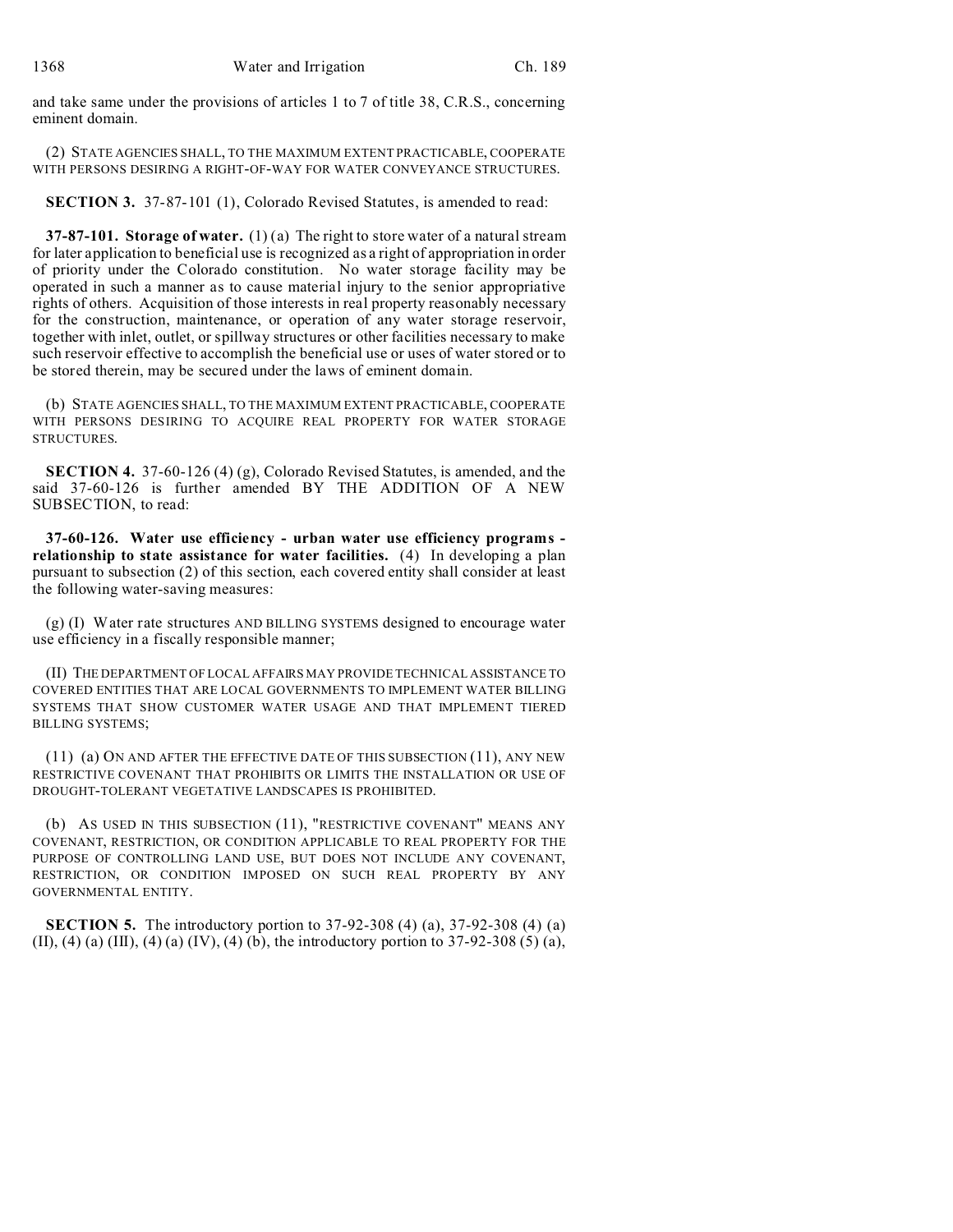and  $37-92-308$  (5) (a) (IV) and (5) (b), are amended, and the said  $37-92-308$  is further amended BY THE ADDITION OF A NEW SUBSECTION, to read:

**37-92-308. Substitute water supply plans - special procedures for review.** (4) (a) Beginning January 1, 2002, if an application for approval of a plan for augmentation OR CHANGE OF WATER RIGHT has been filed with a water court and the court has not issued a decree, the state engineer may approve the temporary operation of such plan OR CHANGE OF WATER RIGHT as a substitute water supply plan if the following conditions are met:

(II) The applicant has provided written notice of the request for approval of the substitute water supply plan by first-class mail or electronic mail to all parties who have filed a statement of opposition to the plan in water court and proof of such notice is filed with the state engineer, OR, IF THE DEADLINE FOR FILING A STATEMENT OF OPPOSITION HAS NOT PASSED, THE APPLICANT HAS PROVIDED WRITTEN NOTICE OF THE REQUEST FOR APPROVAL OF THE SUBSTITUTE WATER SUPPLY PLAN BY FIRST-CLASS MAIL OR ELECTRONIC MAIL TO ALL PARTIES WHO HAVE SUBSCRIBED TO THE SUBSTITUTE WATER SUPPLY PLAN NOTIFICATION LIST FOR THE WATER DIVISION IN WHICH THE PROPOSED PLAN IS LOCATED AND PROOF OF SUCH NOTICE IS FILED WITH THE STATE ENGINEER;

(III) The state engineer has given the opposers in the water court case THOSE TO WHOM NOTICE WAS PROVIDED thirty days after the date of mailing of such notice to file comments on the substitute water supply plan. Such comments shall include any claim of injury,  $\sigma r$  any terms and conditions that should be imposed upon the plan to prevent injury to an opposer's water rights or decreed conditional water rights, and any other information an opposer wishes the state engineer to consider in reviewing the substitute water supply plan request.

(IV) The state engineer, after consideration of the comments from any water court opposer RECEIVED, has determined that the operation and administration of such plan will replace all out-of-priority depletions in time, location, and amount in a manner that will AND WILL OTHERWISE prevent injury to other water rights and decreed conditional water rights, including water quality and continuity to meet the requirements of use to which the senior appropriation has normally been put, pursuant to section 37-80-120 (3), and will not impair compliance with any interstate compacts. The state engineer shall impose such terms and conditions as are necessary to ensure that these standards are met. In making such determinations, the state engineer shall not be required to hold any formal hearings or conduct any other formal proceedings, but may conduct a hearing or formal proceeding if the state engineer finds it necessary to address the issues.

(b) A substitute water supply plan approved pursuant to this subsection (4) shall not be approved for a period of more than one year; except that an applicant may request the renewal of a plan by repeating the application process described in this subsection (4). If an applicant requests a renewal of a plan that would extend the plan past three years from the initial date of approval, the applicant shall demonstrate to the state engineer that the delay in obtaining a water court decree is justifiable and that not being able to continue operating under a substitute water supply plan until a decree is entered will cause undue hardship to the applicant. If an applicant requests renewal of a plan that would extend the plan past five years from the initial date of